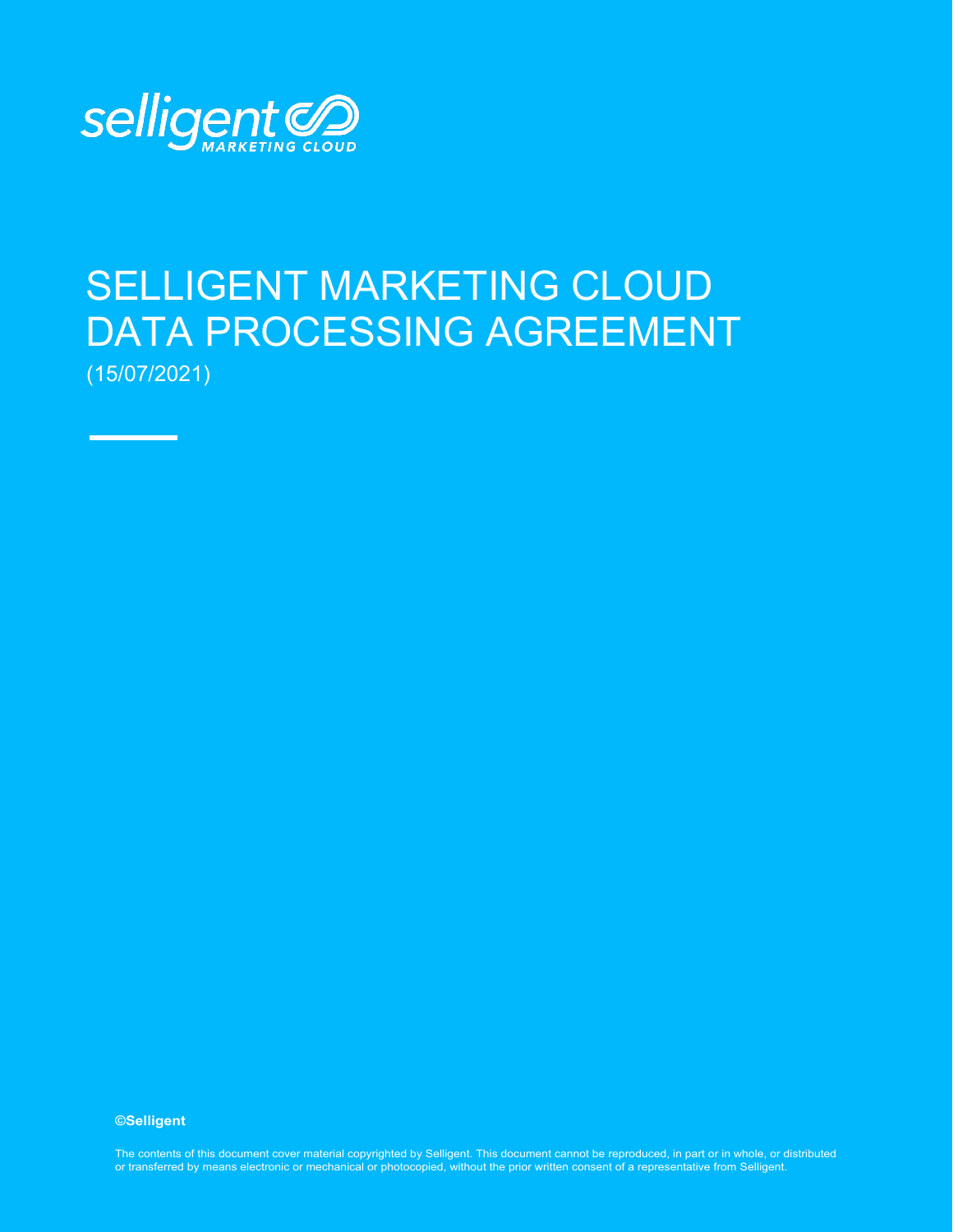# **DATA PROCESSING AGREEMENT**

**This Data Processing Agreement ("DPA") forms part, and becomes an Annex, to the Agreement between Selligent and the Client. This DPA is entered into by the Client on behalf of itself and, to the extent required under applicable Data Protection Law and Regulations, in the name and on behalf of its Authorized Affiliates. For the purpose of this DPA, the term "Client" shall include Client and Authorized Affiliates, unless the context indicates otherwise.**

# **1. PURPOSE**

Pursuant to the Agreement, Client shall provide Personal Data to Selligent. The parties agree to comply with the following provisions with respect to any Personal Data transferred to or processed or accessed by Processor pursuant to or in connection with the Agreement.

# **2. DEFINITIONS**

"**Affiliate**" means any entity that directly or indirectly controls, is controlled by, or is under common control with the subject entity. "Control", for purposes of this definition, means direct or indirect ownership or control of more than 50% of the voting interests of the concerned entity.

"**Authorized Affiliate**" means any Client's Affiliate(s) which (a) is subject to the data protection laws and regulations of the European Union, the European Economic Area and/or their member states, Switzerland and/or the United Kingdom, and (b) is permitted to use the Services pursuant to a Sales Order between Client and Selligent.

"**Controller**" means the entity which determines the purposes and means of the Processing of Personal Data.

"**Data Subject**" means the identified or identifiable person to whom Personal Data relates.

"**Data Protection Law and Regulations**" means all laws and regulations, including laws and regulations of the European Union, the European Economic Area and their member states, Switzerland and the United Kingdom, applicable to the Processing of Personal Data under the Agreement.

"**GDPR**" means the Regulation (EU) 2016/679 of the European Parliament and of the Council of 27 April 2016 on the protection of natural persons with regard to the processing of Personal Data and on the free movement of such data, and repealing Directive 95/46/EC (General Data Protection Regulation).

"**Personal Data**" means any Client Data that directly or indirectly identifies a natural person, or, with respect to those countries where relevant, a legal person.

"**Processing**" means any operation or set of operations which is performed upon Personal Data, whether or not by automatic means, such a collection, recording, organization, structuring, storage, adaptation or alteration, retrieval, consultation, use, disclosure by transmission, dissemination or otherwise making available, alignment or combination, restriction, erasure or destruction. "Process", "Processed" and "Processes" shall be interpreted accordingly.

"**Processor**" means the entity that Processes Personal Data on behalf of the Controller.

"**Standard Contractual Clauses**" means the European Commission standard contractual clauses for the transfer of Personal Data to a Processor established in a third country which does not ensure an adequate level of data protection, as approved by Commission Decision 2010/87/EU (Controller to Processor transfers) as amended, replaced or repealed from time to time.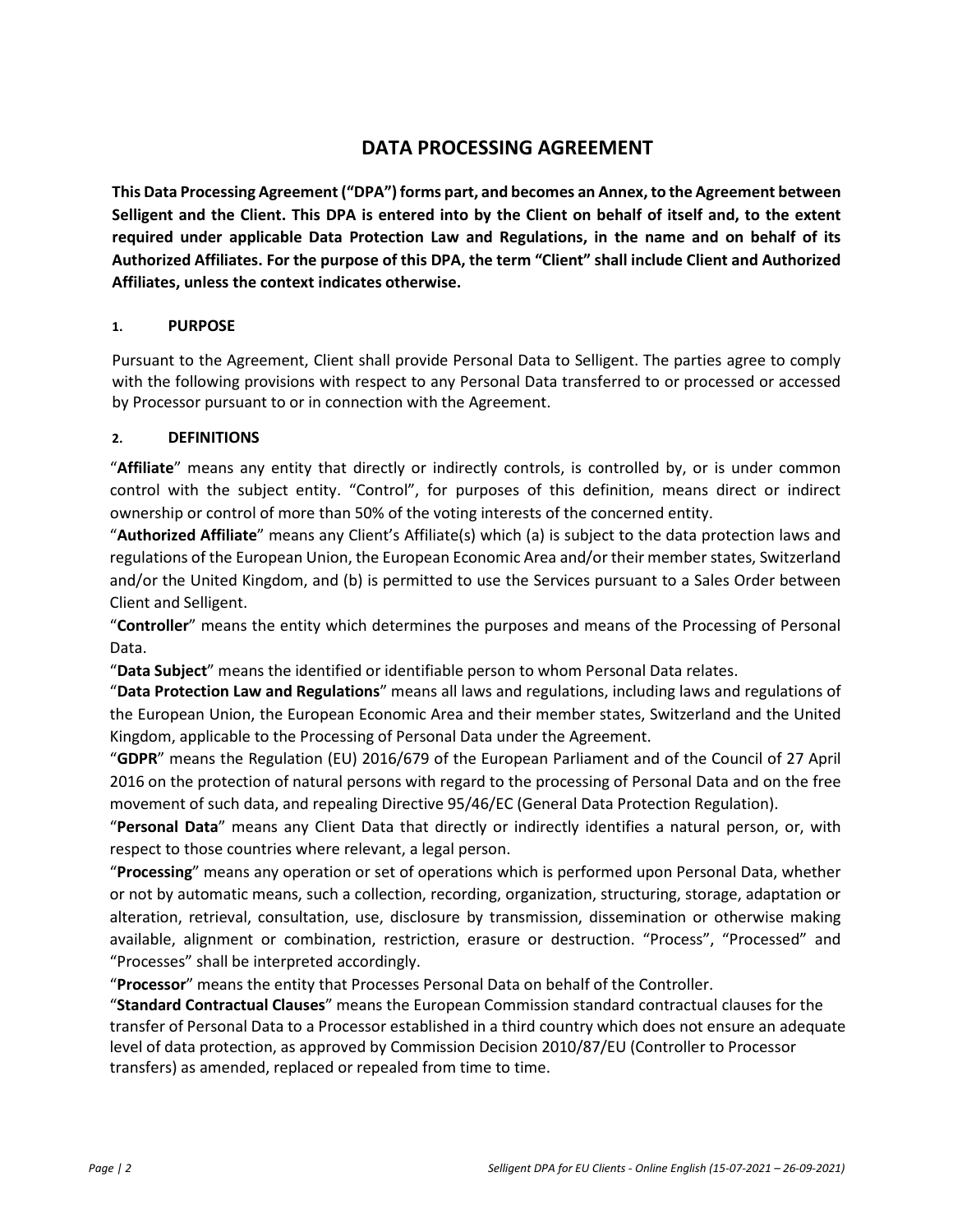"Selligent" means Selligent SA<sup>[1](#page-2-0)</sup>, acting in its own name and on its own behalf and, to the extent required under applicable Data Protection Law and Regulations, in the name and on behalf of the Selligent Affiliate that is party to the Agreement.

All capitalized terms not defined herein shall have the meaning set forth in the Agreement.

# **3. ROLES OF THE PARTIES**

# **3.1 Controller and Processor**

The parties acknowledge and agree that with regard to the Processing of Personal Data, Client (including for the avoidance of doubt Authorized Affiliates, as the case may be) is the Controller and Selligent is the Processor with respect to Personal Data that Selligent Processes pursuant to the Agreement.

# **3.2 Authorized Affiliates**

The Client enters into this DPA on its own behalf and, to the extent applicable, in the name and on behalf of its Authorized Affiliates, thereby establishing a separate DPA between Selligent and each of such Authorized Affiliates subject to article [9 o](#page-6-0)f this DPA. For the avoidance of doubt, where an Authorized Affiliate becomes a party to this DPA, to the extent required under the Data Protection Law and Regulations, it is bound by its obligations as Controller. Unless otherwise prescribed by the Data Protection Law and Regulations, any right will be exercised by the Client as party to the Agreement on behalf of an Authorized Affiliate and such rights exercised by the Client as party to the Agreement shall be exercised in a combined manner for all of its Authorized Affiliates and not separately for each of them.

# **4. PROCESSING OF PERSONAL DATA**

# **4.1 Subject-matter of the Processing**

The subject-matter of the Processing is the performance of the core Services pursuant to the Agreement. The content of the Processing, the types of Personal Data Processed and the categories of Data Subjects concerned by the Processing are further detailed in Schedule 2 of this DPA.

# **4.2 Provision of Personal Data by the Controller**

It is up to the Client's sole discretion to monitor what Personal Data is transferred to and uploaded on the Selligent Platform and to assess whether the technical and organizational measures implemented by Selligent provide the appropriate level of protection of its Personal Data on the Platform. In any case, the Client shall comply with the requirements of Data Protection Law and Regulations in its use of the Services and in any instruction for the Processing of Personal Data.

Client is solely responsible:

- For the accuracy, quality, integrity, legality, reliability and appropriateness, and, in general, the content of Personal Data transferred to and stored in the Platform, or generated and used by the Services;
- For the use of a secured communication protocol when submitting the Personal Data on the

<span id="page-2-0"></span><sup>&</sup>lt;sup>1</sup> A company incorporated under the laws of Belgium and registered under company number BE 0433.657.207, with its registered office at 1420 Brainel'Alleud, 2 avenue de Finlande, Belgium.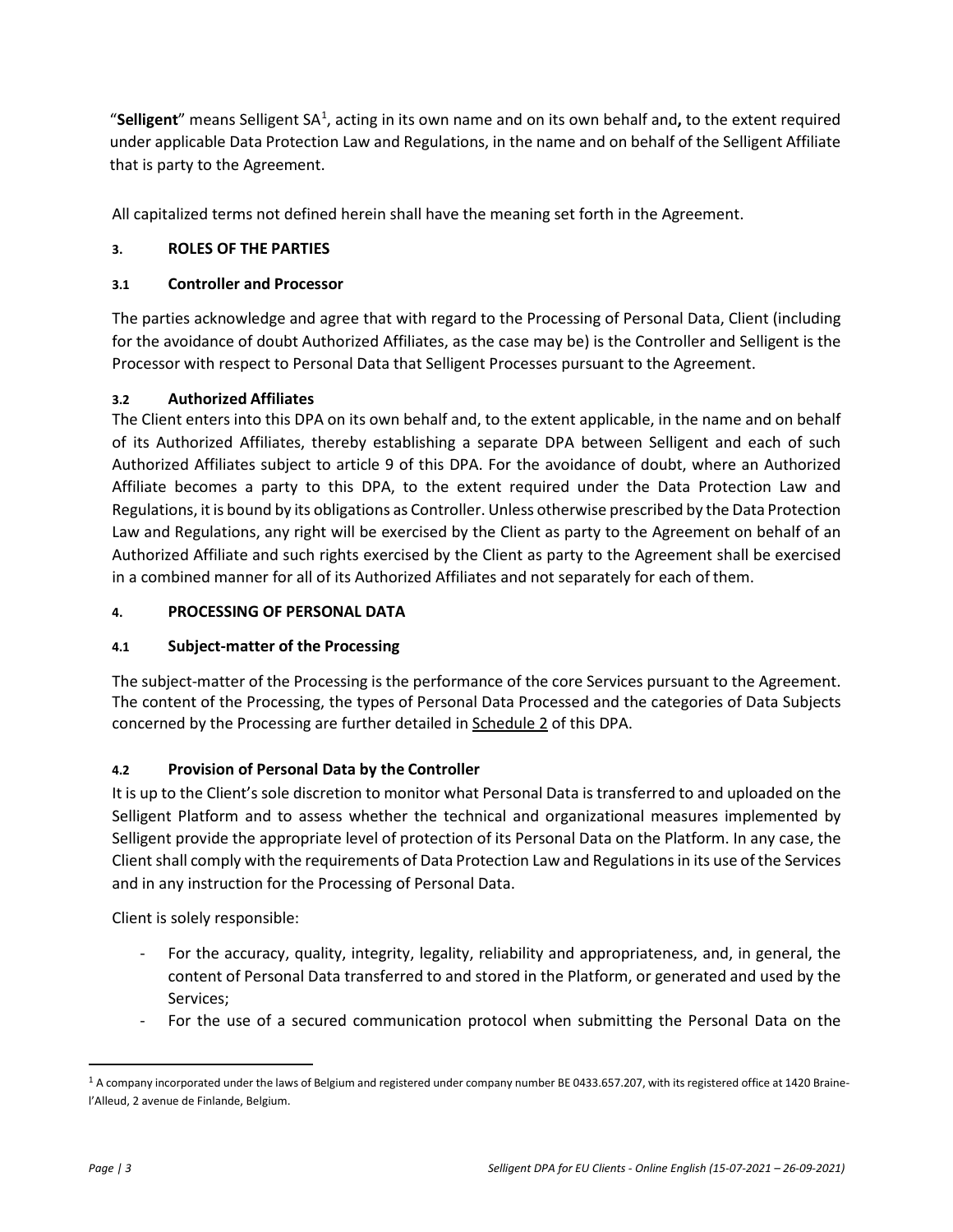Selligent Platform (such as FTPS, SFTP or HTTPS), and for subscribing to the billable encryption service made available by the Processor.

#### **4.3 Processing of Personal Data by Selligent**

#### **4.3.1. Client's Instructions**

Selligent shall Process Personal Data only on behalf of and according to documented instructions of the Client for the following purposes:

- Processing in accordance with the Agreement and any specific Sales Order or Statement of Work;
- Processing determined by the Users upon their use of the Services;
- Processing upon other documented instructions provided by the Client (e.g. via email) in line with the Agreement and consistent with the Services.

Selligent shall inform the Client if in its opinion an instruction given by the Client infringes Data Protection Laws and Regulations.

# **4.3.2. Selligent's use of Personal Data**

Selligent shall not use the Personal Data for its own purposes or for the purposes of any third party, and shall Process Personal Data in accordance with Data Protection Law and Regulations. Selligent shall not take any unilateral decisions about the use of the Personal Data or the length of time the Personal Data will be stored, except pursuant to statutory provisions or court or regulatory body decision that prescribe otherwise.

#### **4.3.3. Processor's employees**

Subject to Article 6 below, Selligent's employees who may have access to the Personal Data of the Client is limited to those employees performing Services in accordance with the Agreement, except prescribed otherwise by Data Protection Law and Regulations. The group of employees performing Services in accordance with the Agreement are listed in Schedule 2 of this DPA.

# **5. SECURITY OF PERSONAL DATA**

# <span id="page-3-0"></span>**5.1 Security measures**

The Processor shall maintain appropriate technical and organisational measures to secure Personal Data (including to protect Personal Data against accidental or unlawful destruction, loss or alteration or damage, unauthorized disclosure of, or access to, Client Data). Details of such measures are available upon Client's request only for the purpose of demonstrating compliance with the GDPR. These measures refer to a suitable level of security, taking into account the state of the art and the costs of implementation, as well as the risks inherent in data Processing proposed by the Processor and the nature of the Personal Data.

# **5.2 Certifications and Audits**

At date of signing of this DPA, Selligent has obtained the third-party certifications as described in Schedule 3 of this DPA. Upon Client's written request at reasonable intervals and subject to reasonable notice, Selligent will enable the Controller to supervise its compliance with provisions of article [5.1 b](#page-3-0)y instituting an audit, subject to confidentiality obligations. Selligent will provide the necessary information and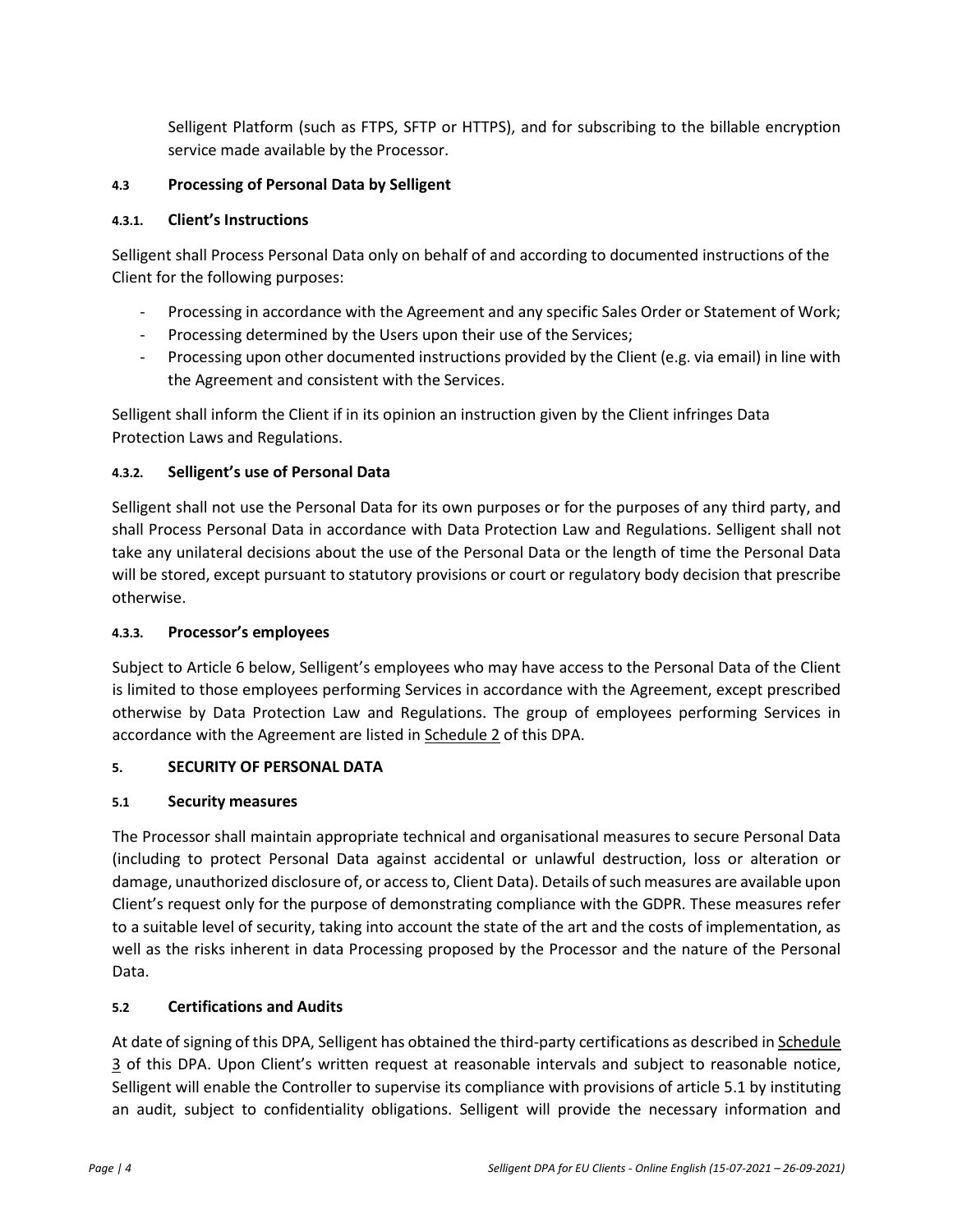documentation and its reasonable cooperation with Client. The audit will be carried out in line with the requirements set out in the Service Level Agreement. The costs of the audit will be borne by the Client, unless the audit reveals that the provisions of article [5.1](#page-3-0) have not been complied with in a material way, in which case the Processor will bear the costs of the audit directly related to the material errors. In such case, the Processor will promptly develop a corrective action plan. It is agreed that Client will mitigate the burden of the audit for Selligent by combining, to the extent possible, several audit requests carried out on behalf of different Authorized Affiliates in one single audit.

# **5.3 Notification of data breaches**

Selligent shall notify Client without undue delay after becoming aware of the accidental or unlawful destruction, loss or alteration or damage, unauthorized disclosure of, or access to, Client Personal Data Processed by Selligent or its sub-processor(s) of which Selligent becomes aware (hereafter a "**Personal Data Breach**"). Selligent will provide the relevant information in a report that shall include, to the extent within Selligent's reasonable control, relevant information about the nature, scope, circumstances, predictable consequences and the measures taken or to be taken. At the Client's request, Selligent will reasonably cooperate to enable the Client to comply with the notification obligation, according to article [11 o](#page-7-0)f this DPA. For the avoidance of doubt, the Client is entitled to make and receive notification on behalf of any Authorized Affiliates and will be responsible for coordinating all communications in connection with this DPA.

# **5.4 Confidentiality of Personal Data**

# **5.4.1. Confidentiality within the organisation of the Processor**

Processor shall ensure that Selligent's employees having access to Client Personal Data are bound by contractual confidentiality obligations and are informed about the confidential nature of the Personal Data and the responsibilities arising from the Processing of Personal Data.

#### **5.4.2. Confidentiality outside the organisation of the Processor**

Unless it has obtained the Client's prior written consent, Selligent is prohibited from granting any third party access to the Personal Data, except and to the extent that it is necessary for the performance of the Services, in accordance with article [6 b](#page-4-0)elow.

If Selligent receives a request or an order from a regulatory authority, a government agency, or a court (including but not limited to investigative, penal, or security institutions) to inspect or be provided with Personal Data belonging to the Controller (each an "*Order*"), then Selligent will, to the extent legally permitted, inform the Client without undue delay of such Order. In dealing with the Order, Selligent will observe the Client's instructions (including an instruction to leave all or part of dealings with the Order to the Client) and will provide all reasonably necessary cooperation. Should the Order prohibit Selligent from meeting its obligations pursuant to this article, Selligent will promote the reasonable interests of the Client and, in particular, will scrutinize any such Order to determine whether the Order is valid, legally binding and lawful and take all reasonable steps to reject or contest any Order that is not valid, legally binding and lawful.

#### <span id="page-4-0"></span>**6. SUB-PROCESSORS**

**6.1** Client agrees that Selligent's Affiliates are specifically authorized to be retained as sub- processors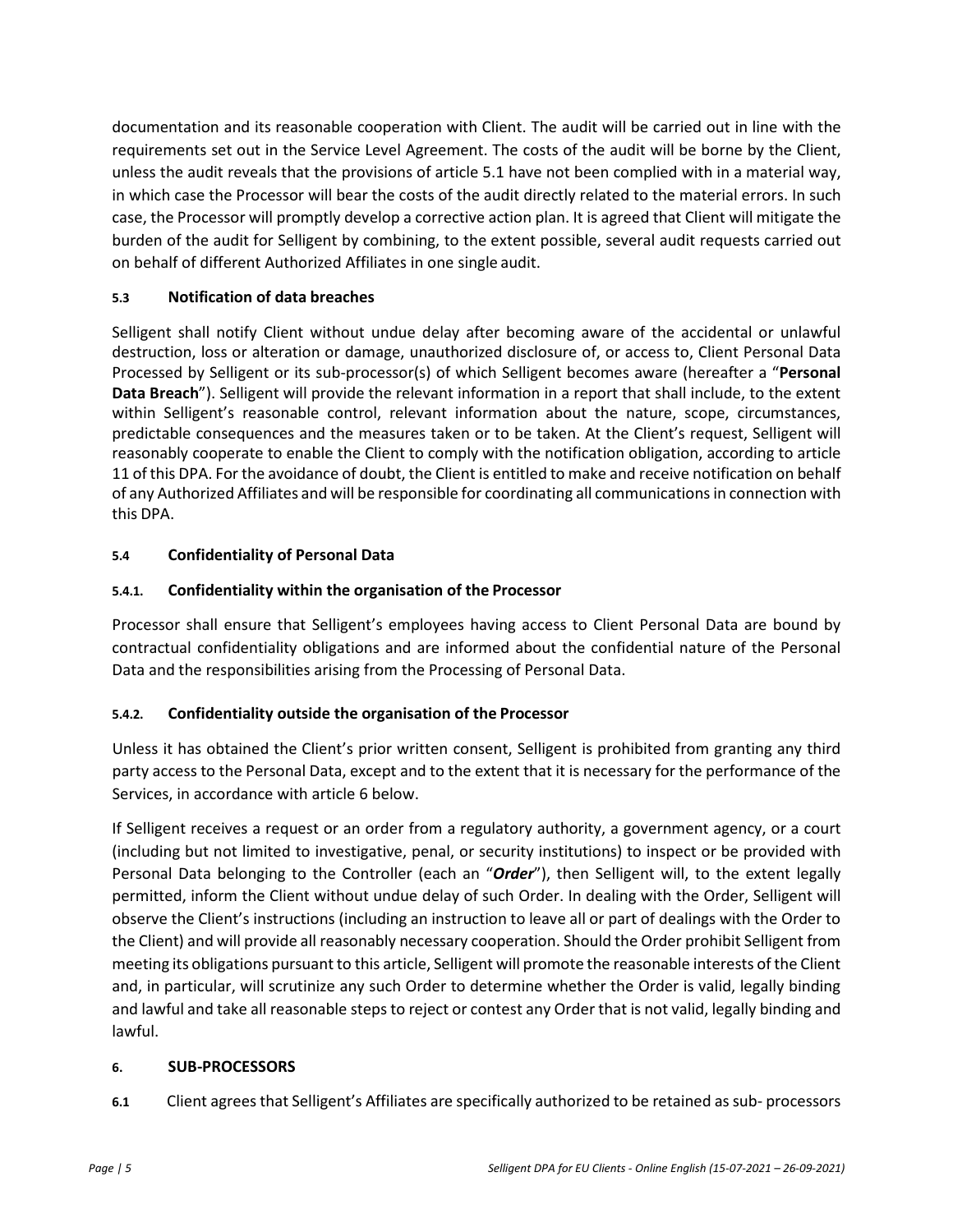and that Selligent and Selligent's Affiliates may retain respectively third party sub- processors in connection with the performance of the Services. Selligent Affiliates are listed in Schedule 1 of this DPA. Selligent warrants that data processors whose services Selligent wishes to engage for Processing Client's Personal Data will be selected with due care. When Selligent wishes to rely on such other sub-processors, Selligent undertakes that such Processing by the sub-processor will only take place upon explicit instruction of Selligent. Selligent or Selligent's Affiliates will have in place a written agreement with any sub-processor it uses ensuring the compliance with its obligations under this DPA.

- **6.2** Selligent will notify the Client in writing of its decision to engage or replace a sub-processor in due time in order to give the Controller the opportunity to comment to such addition or change, and, as the case may be, to object in accordance with article 28 of the GDPR. In case the Client should object to a new sub-processor, the parties will meet to discuss the objections and agree on a reasonable solution acceptable to each of them. If no solution is found within 30 calendar days of Client's objection, and subject to the new sub-processor not presenting the same level of technical and organizational measures as those previously in place, Client shall be entitled to terminate such Sales Order or Statement of Work with respect to such Services that cannot be provided by Selligent without the use of the objected new sub-processor and to a refund of any prepaid fees covering the remaining of the term for such specific Services, without any additional compensation being owed by any party.
- **6.3** The sub-processors engaged by the Processor upon entry into force of this DPA are listed in Schedule 4 of this DPA.
- **6.4** Selligent will remain liable for the acts and omissions of the sub-processor to the same extent it would be liable under this DPA if performing itself the services of a sub-processor.

#### **7. TRANSFER OF PERSONAL DATA OUTSIDE THE EEA**

#### **7.1 Hosting of Client Data**

Selligent Platform is located within the European Economic Area (EEA).

#### **7.2 Transfer of Personal Data**

Any transfer of Personal Data by Selligent as Processor from the European Union, the EEA, and/or their member states, Switzerland and/or the United Kingdom, as applicable, to a sub-processor in countries which do not ensure an adequate level of data protection within the meaning of Data Protection Law and Regulations of such territories or countries, will occur subject to the Client's notification and under the appropriate transfer mechanisms, as made available and compliant with Data Protection Law and Regulations, subject to Article 6 above. By entering into this DPA, in each case where such transfer as referred to above would be prohibited by Data Protection Law and Regulations in the absence of Standard Contractual Clauses, Client hereby grants Selligent power of attorney to enter, in the name of and on behalf of the Client, into these Standard Contractual Clauses.

Notwithstanding the generality of the foregoing, the Client agrees that for Support Services purposes, support may be provided, when necessary, out of Selligent Inc. in the USA, and hereby grants Selligent such power of attorney to enter, in the name of and on behalf of the Client, into Standard Contractual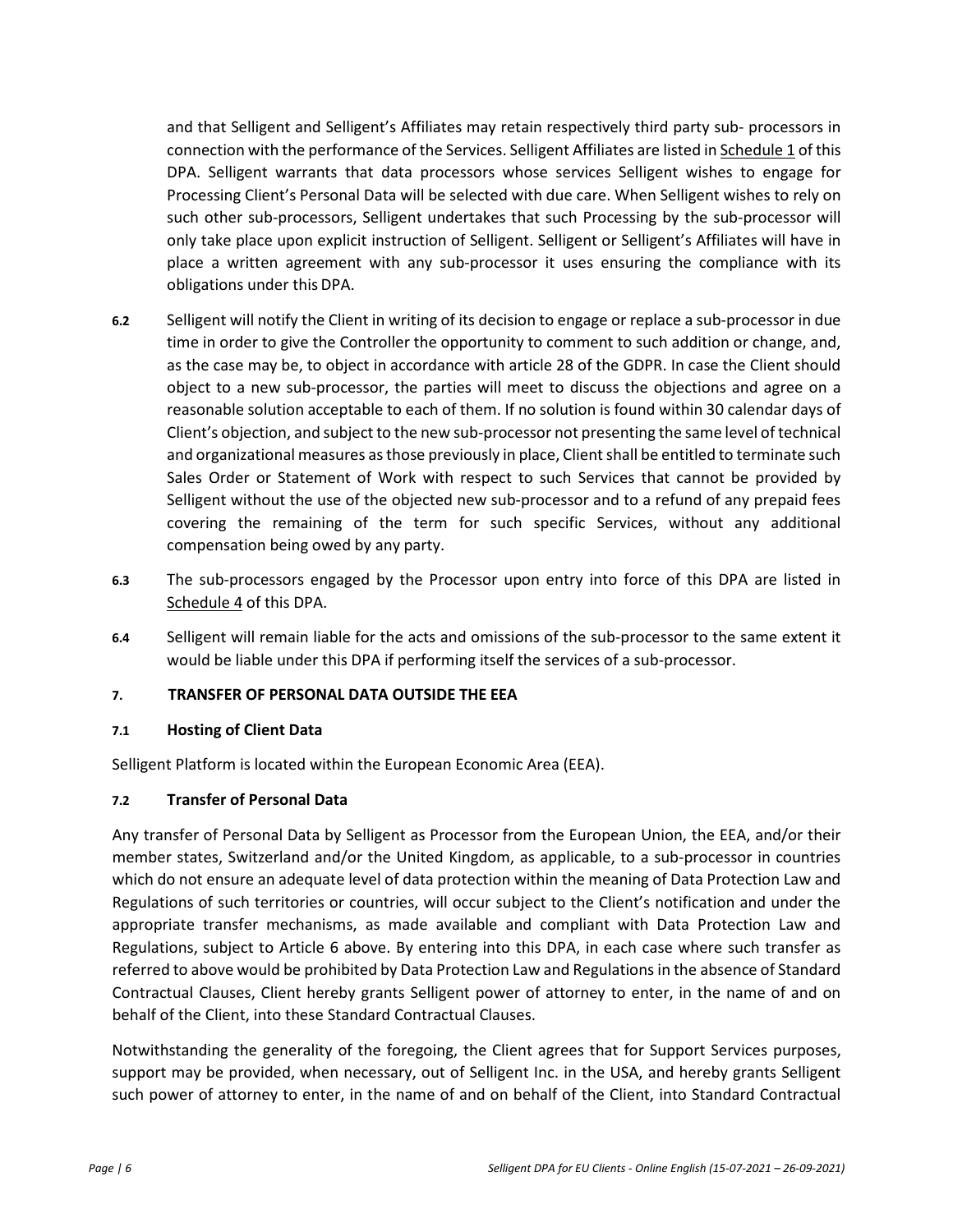Clauses with this sub-processor. Prior to giving access to any Personal Data to such sub-processor, Selligent and the sub-processor will assess whether, having regard to the nature of the Personal Data, the purposes and context of the Processing, and the country of destination, the sub-processor is able to ensure an adequate level of protection for the Personal Data as required by Data Protection Law and Regulations. Where that is not the case, Selligent and its sub-processor will consider what additional safeguards may be implemented to ensure an adequate level of protection for the Personal Data Processed on behalf of the Client.

In case any permitted use of the Services by a Client to an Authorised Affiliate results in a transfer of Personal Data outside the European Union, the EEA, and their member states, Switzerland and the United Kingdom, Client and such Affiliate shall comply with all Data Protection Law and Regulations applicable to transfers of Personal Data outside the European Union, the EEA, and their member states, Switzerland and the United Kingdom.

# <span id="page-6-1"></span>**8. DATA SUBJECT'S RIGHTS**

Selligent will, to the extent possible, assist the Client by means of appropriate technical and organisational measures for the fulfilment of the Client's obligation to respond to requests from Data Subjects exercising their rights laid down in Chapter III of GDPR.

Selligent will, to the extent legally permitted, promptly notify Client if Selligent receives a request from a Data Subject to exercise the Data Subject's rights laid down in Chapter III of GDPR.

# <span id="page-6-0"></span>**9. LIABILITY FOR BREACHES UNDER THIS DPA**

Each party's and all of its Affiliates' liability, taken together in the aggregate, arising out of or in connection with this DPA, and all DPAs between Authorized Affiliates and Selligent, whether in contract or tort, shall be subject to the liability limitations set forth in the Agreement and any reference to a party's liability in the Agreement shall be deemed to be a reference to the aggregate liability of such party and all of its Affiliates.

# **10. TERM AND TERMINATION OF THIS DPA**

- **10.1** This DPA will come into force upon execution of any contractual document between the parties by virtue of which the DPA becomes applicable and will in any case terminate upon the termination of the Agreement.
- **10.2** At the request of the Client or upon the termination of the DPA (regardless of the reasons for such termination), Selligent will ensure that, at the Client's option:
	- The Personal Data is made available to the Client or to a subsequent service provider in accordance with the Agreement entered into by the parties. Such request must be notified in writing by the Client at the latest by the effective date of termination or expiration of the Agreement. Processor will return to Client its data through FTPS or SFTP within fifteen (15) calendar days of such request. All complaints relating to the return of the data must be notified to Selligent in writing within ten (10) calendar days of the return. The format in which such data will be returned will be Selligent format or any other format that can be run on standard software.
	- Destroy all of the Personal Data that has been provided to it, as well as all Personal Data it has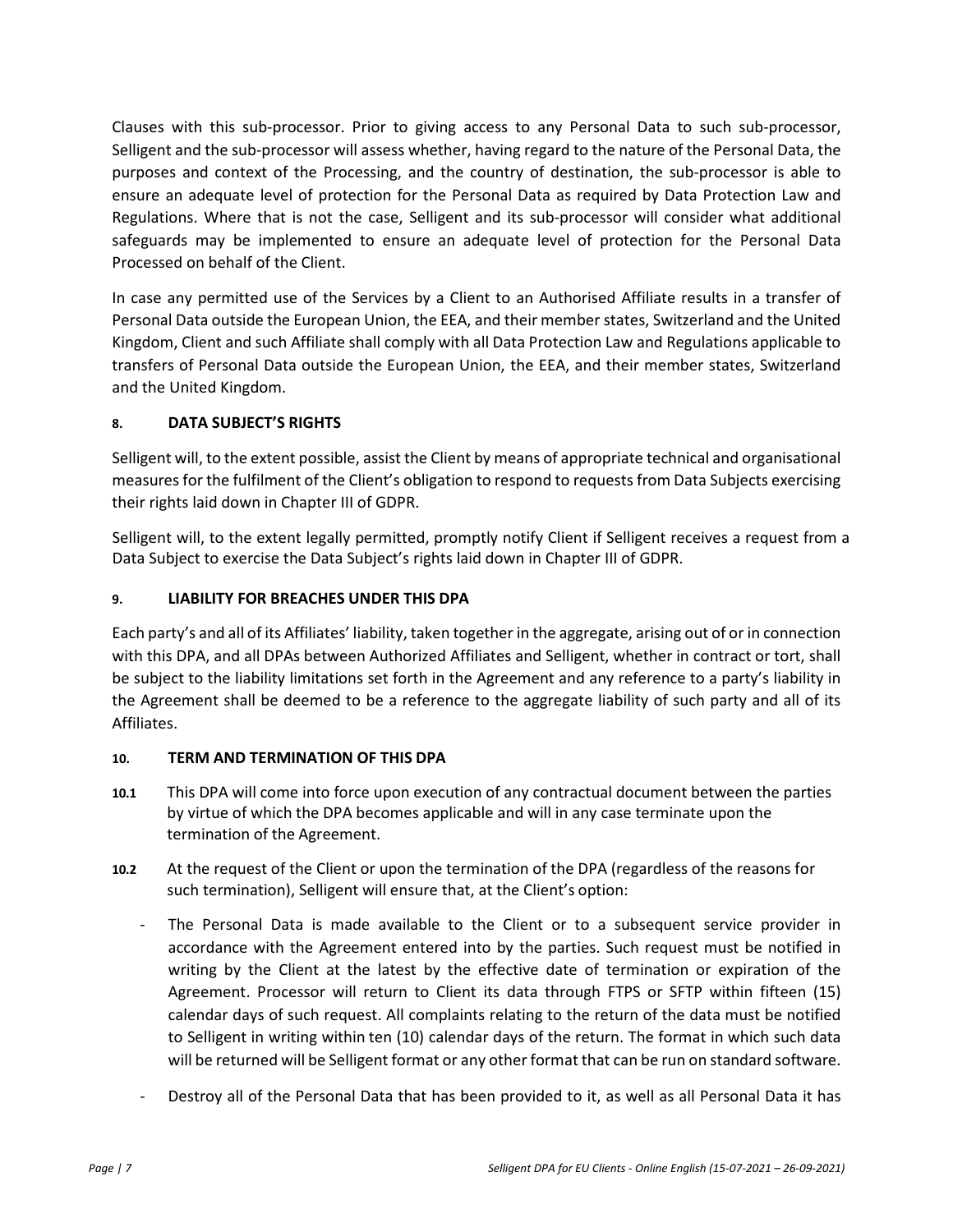Processed, in accordance with the recognised standards for data destruction, and provide the Controller with written confirmation of such destruction.

**10.3** After the termination of the DPA, Selligent will not retain any copies of the Personal Data, except for that relating to any agreed technical back-up procedures or to the extent legally required.

#### <span id="page-7-0"></span>**11. INFORMATION AND ASSISTANCE**

Selligent will provide Client with the information and assistance necessary to allow Client (as Controller) to:

- a) Notify Personal Data breaches with respect to Personal Data Processed as a consequence of the Services to competent national data protection authorities;
- b) Take the appropriate technical and organizational measures to ensure the security and safety of Client's Personal Data;
- c) Undertake data protection impact assessments or seek prior consultation with the data protection authorities;
- d) Observe rights of Data Subjects according to article [8 o](#page-6-1)f this DPA.

Selligent reserves the right to charge a reasonable administrative fee which shall be proportional to the effort required to provide Client with this information and assistance. Any such fee shall be communicated beforehand and shall not be set at a level which results in the fee working prohibitively with regard to Selligent's obligation to comply with the commitments in the first paragraph of this article.

#### **12. MISCELLANEOUS**

- **12.1** Except as specifically set forth in this DPA, all terms of the Agreement remain in full force and effect. In the event of any conflict or inconsistency between the content of this DPA and the Agreement, this DPA shall prevail.
- **12.2** None of the provisions of this DPA should prevent any party to be compliant with any applicable law or regulation. In the event of any conflict, the relevant provision of this DPA shall not be applied.
- **12.3** Working days or calendar days in this DPA will be calculated according to the applicable law of the Agreement.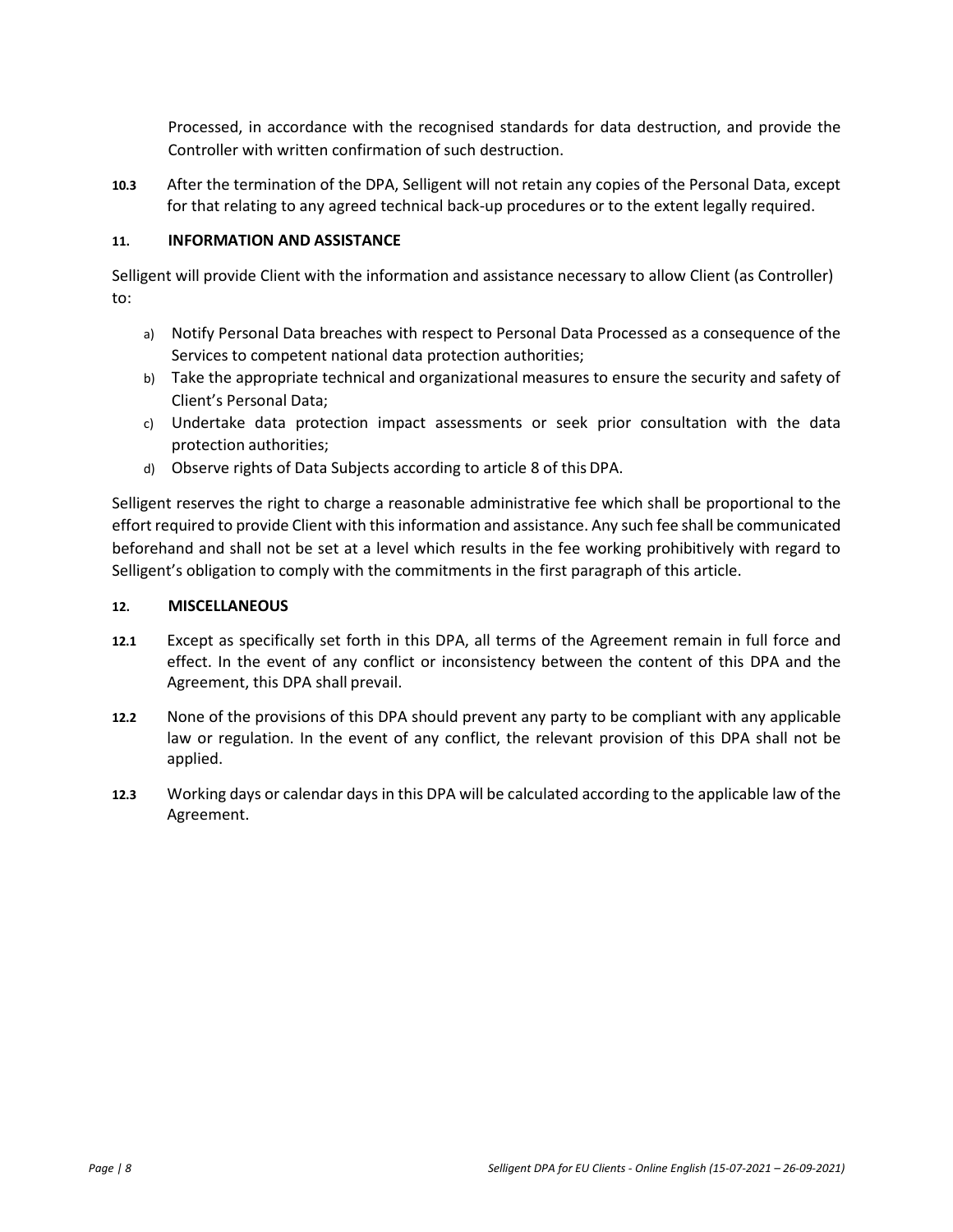# **Schedule 1 – Selligent Affiliates**

| <b>Selligent Benelux NV</b>                         |
|-----------------------------------------------------|
| Kempische Steenweg 305 box 401                      |
| 3500 Hasselt (Belgium)                              |
| Belgian Crossroad Bank 0478.839.312                 |
| <b>Selligent International SA</b>                   |
| Avenue de Finlande 2 box 2                          |
| 1420 Braine L'Alleud (Belgium)                      |
| Belgian Crossroad Bank 0652.992.518                 |
| <b>Selligent France SA</b>                          |
| 20 Place des Vins de France RCS                     |
| 75012 Paris (France)                                |
| RCS Paris B 391 206 554                             |
| <b>Selligent GmbH</b>                               |
| Herzogspitalstraße 24                               |
| 80331 München (Deutschland)                         |
| HRB 197488                                          |
|                                                     |
| <b>Selligent Iberica S.L.U</b>                      |
| Caille Enrique Granados 86-88                       |
| Planta 3°                                           |
| 08008 Barcelona (España)                            |
| CIF B-66-577.669                                    |
| <b>Selligent Ltd</b>                                |
| New Penderel House, 4th Floor, 283-288 High Holborn |
| London, WC1V 7HP (United Kingdom)                   |
| Company Number: 06398867                            |
| <b>Selligent Italy</b>                              |
| Via Copernico 38                                    |
| 20125 Milano (Italia)                               |
| Register number 02763630346                         |
| <b>Selligent Inc</b>                                |
| 9 Lea Avenue                                        |

#### **Schedule 2 – Details of Processing**

The Controller shall decide, in its sole discretion, what Personal Data is transferred to and stored on the Selligent Platform. While the Controller is responsible for deciding what data to submit, it typically may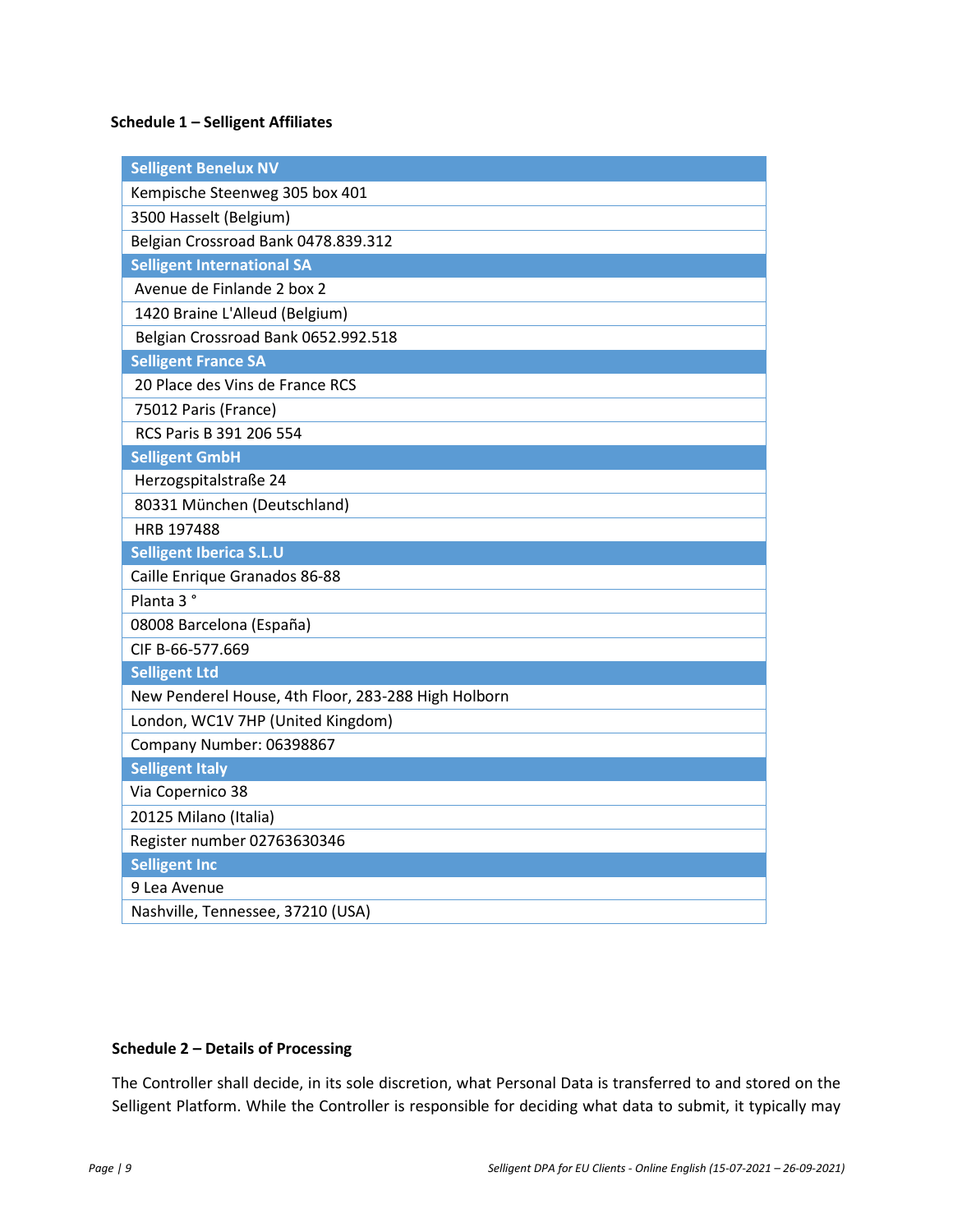#### concern:

- The following categories of Data Subjects:
	- o Prospects, clients, business partners;
	- o Clients' users;
	- $\circ$  Children below the age of 16, down to 13, years old depending on domestic privacy legislations, shall not be processed by the Controller on the Platform.
- The following types of Personal Data:
	- o Contact information including first name, last name, e-mail address;
	- o Information that a client or prospect has entered in a form;
	- o Other information relevant to Client surveys and/or offers;
	- $\circ$  Behavioural and navigation data, such as which sites of the controller or mails viewed, in what order and at which time;
	- o Analytical and profiling data.

As part of the Services under the Agreement, Selligent will provide the Client with access to and usage of the Selligent Platform for the purpose of executing omnichannel campaign to engage both anonymous and identified consumers via e-mail, mobile, social, website optimization, call center, postal, in-store and other channels.

The nature of the processing includes uploading, creating and updating Personal Data, executing omnichannel campaigns to engage with data subjects through different channels, optimizing campaigns & customer experience and analytics.

The Processor merely provides services, usage concepts, data storage space and interfaces. The definition of the Services is described in the Agreement entered into between the Processor and the Controller.

Selligent's employees may have access to Personal Data to the extent necessary to perform the Services under the Agreement. This concerns typically SaaS Operations and DevOps teams, Support Services team, dedicated employees in charge of Client relationship who may consult the use of the Platform by the Client for the purposes of providing advices.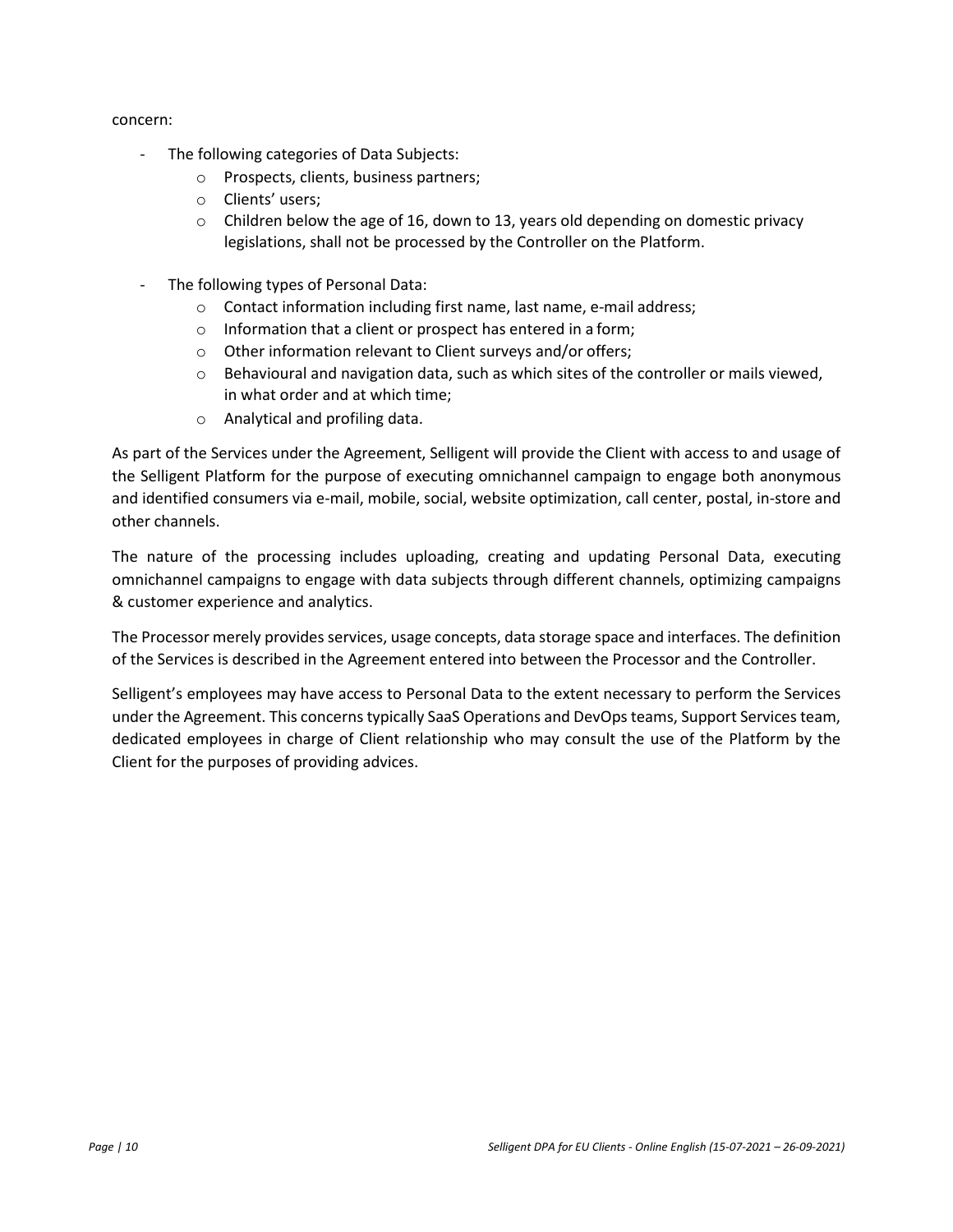#### **Schedule 3 – Certifications**

ISO/IEC 27001:2013, ISO/IEC 27018:2014 and ISO/IEC 27701:2019 – Field of application, "Delivery and support processes for a secure operation of the Selligent Solution in Software as a Service on hybrid cloud to clients, as well as Selligent internal networks and software Research and Development processes in compliance with privacy Requirements".